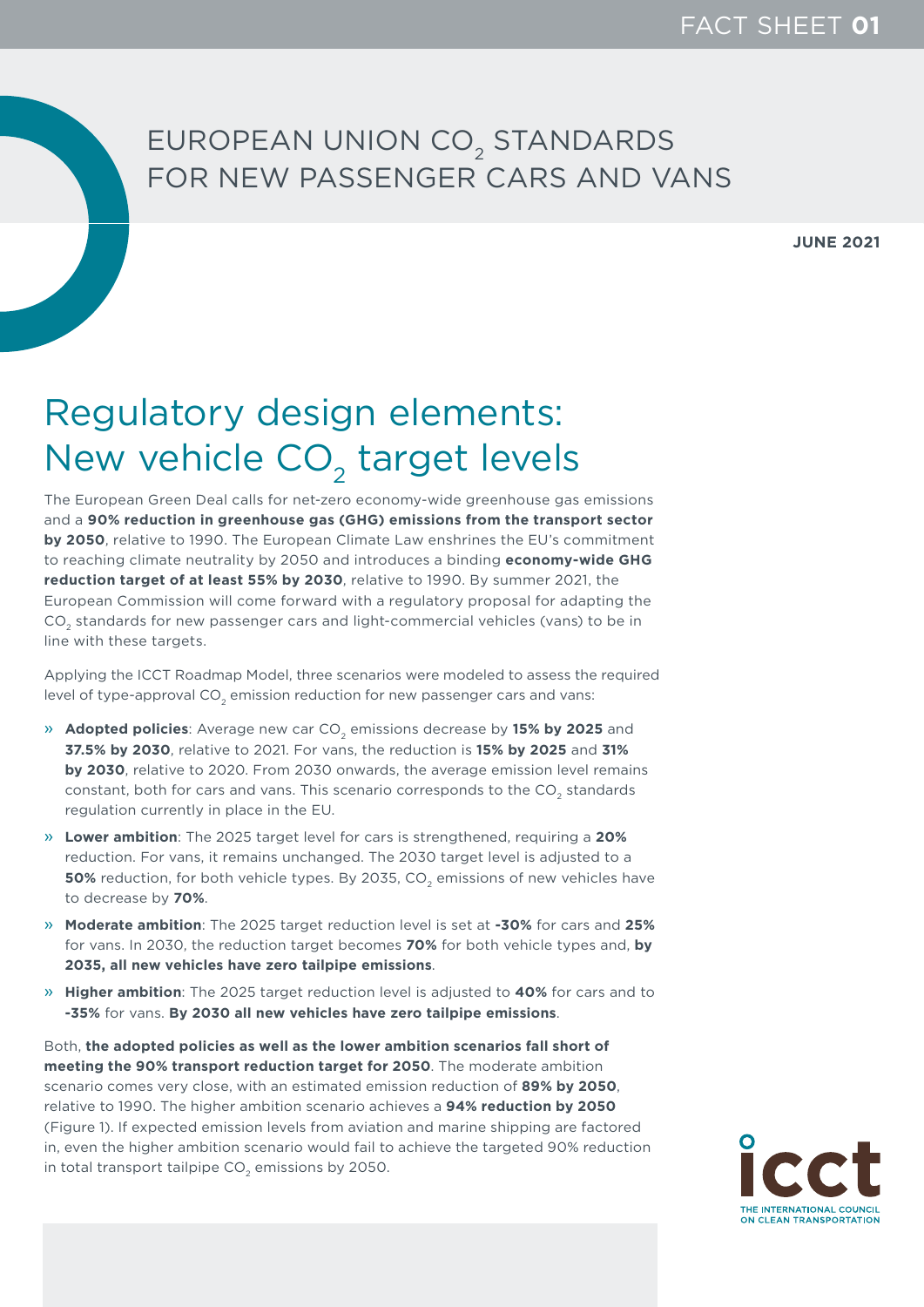**For 2030, none of the scenarios gets close to the economy-wide reduction target of at least 55%**. Even in the higher ambition scenario, only a reduction of 11% is achieved ([Tabl](#page-1-1)e 1). This has major implications for the cumulative emissions from the EU's road transport sector, which could use up the EU's entire remaining carbon budget for all sectors, even under the higher ambition scenario.



<span id="page-1-0"></span>Figure 1. Combined road transport tailpipe CO<sub>2</sub> emission levels between 2020 and 2050, by scenario.

<span id="page-1-1"></span>

| Table 1. Overview of scenario definitions and resulting CO <sub>2</sub> savings by 2030 and 2050. |  |  |  |  |
|---------------------------------------------------------------------------------------------------|--|--|--|--|
|---------------------------------------------------------------------------------------------------|--|--|--|--|

|                          | New cars CO <sub>2</sub> target<br>(vs. 2021) |          |         | New vans CO <sub>2</sub> target<br>(vs. 2020) |         |          | <b>Road transport</b><br>CO <sub>2</sub> emission savings<br>(vs. 1990)* |        |
|--------------------------|-----------------------------------------------|----------|---------|-----------------------------------------------|---------|----------|--------------------------------------------------------------------------|--------|
| <b>Scenario</b>          | 2025                                          | 2030     | 2035    | 2025                                          | 2030    | 2035     | 2030                                                                     | 2050   |
| <b>Adopted policies</b>  | $-15%$                                        | $-37.5%$ |         | $-15%$                                        | $-31%$  |          |                                                                          | $-29%$ |
| <b>Lower ambition</b>    | $-20%$                                        | $-50\%$  | $-70%$  | $-15%$                                        | $-50%$  | $-70\%$  | $-2%$                                                                    | -79%   |
| <b>Moderate ambition</b> | $-30%$                                        | $-70%$   | $-100%$ | $-25%$                                        | $-70%$  | $-100\%$ | $-6%$                                                                    | $-89%$ |
| <b>Higher ambition</b>   | $-40%$                                        | $-100%$  | $-100%$ | $-35%$                                        | $-100%$ | $-100\%$ | $-11%$                                                                   | $-94%$ |

\* The economy-wide target for 2030 is at least -55%, The road transport target for 2050, which includes passenger cars, light-commercial vehicles, and heavy-duty trucks, is -90%.